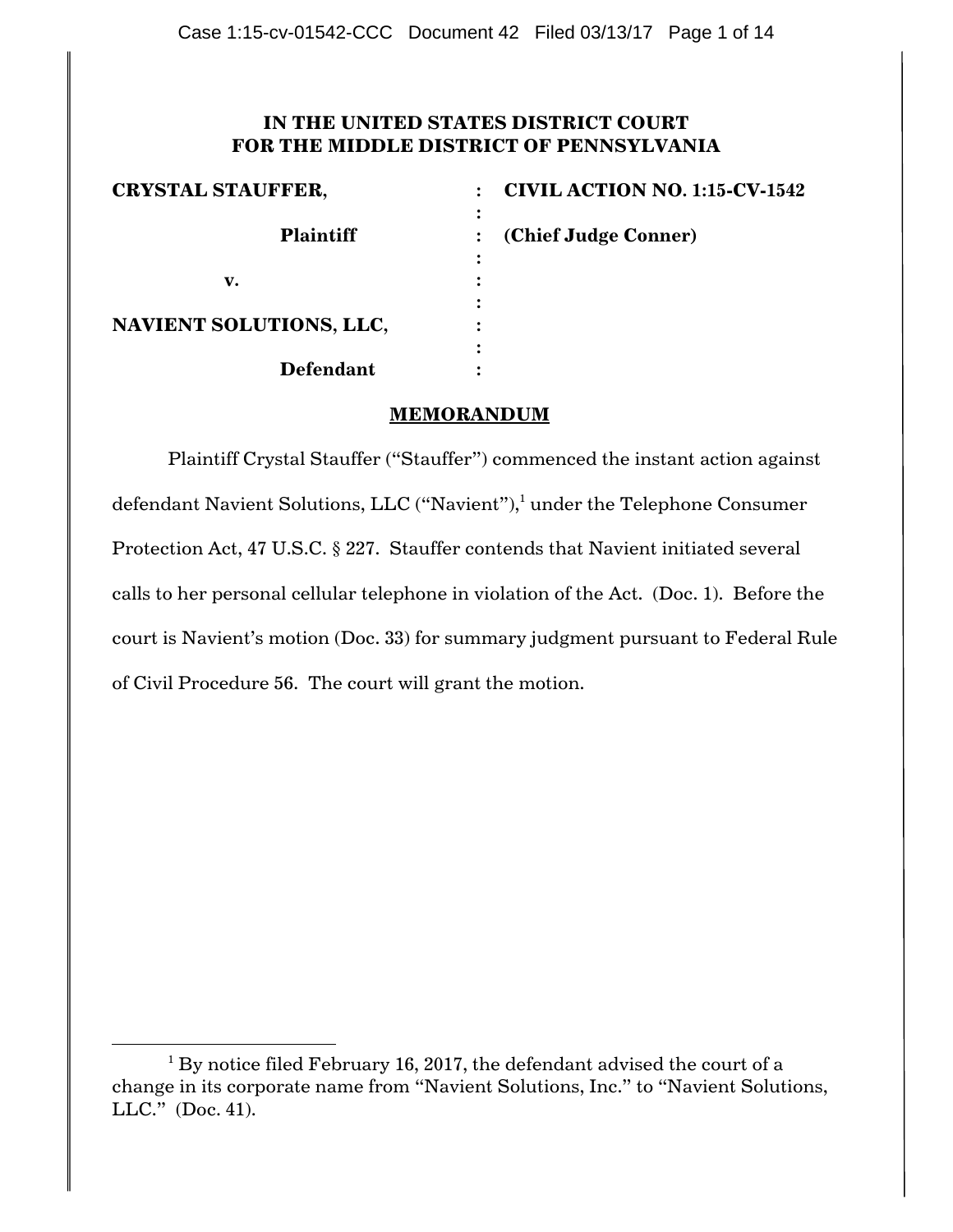# **I. Factual Background & Procedural History**<sup>2</sup>

 $\overline{a}$ 

On April 20, 2010, Stauffer applied for federal student loans to cover the cost of her education at Everest College. (Doc. 33-1 ¶ 1; Doc. 36 ¶ 1). Stauffer executed a master promissory note to obtain the loans. (Doc. 33-1 ¶ 2; Doc. 36 ¶ 2). Therein, she authorized the school, the Department of Education ("Department"), or their respective agents to contact her regarding the loans "at the current or any future number that [she] provide[s] for [her] cellular telephone or other wireless device using automated telephone dialing equipment  $\dots$ ." (Doc. 33-1 ¶ 3; Doc. 36 ¶ 3). Stauffer provided a telephone number ending in "5039." (Doc. 33-2 at 15).

Stauffer executed an unemployment deferment request on February 26, 2012. (Doc. 33-1 ¶ 4; Doc. 36 ¶ 4). In connection with her request, Stauffer again authorized the Department, her school, her lender, and any guarantor to contact

 $2$  Local Rule 56.1 requires that a motion for summary judgment pursuant to Federal Rule of Civil Procedure 56 be supported "by a separate, short, and concise statement of the material facts, in numbered paragraphs, as to which the moving party contends there is no genuine issue to be tried." LOCAL RULE OF COURT 56.1. A party opposing a motion for summary judgment must file a separate statement of material facts, responding to the numbered paragraphs set forth in the moving party"s statement and identifying genuine issues to be tried. Id. Consistent with Federal Rule of Civil Procedure 56(e), the local rule allows a court to deem the moving party's statement to be admitted when it is not properly "controverted by the statement required to be served by the opposing party." Id.; see, e.g., Kuhn v. Capitol Pavilion, No. 1:11-CV-2017, 2012 WL 5197551, at \*9 (M.D. Pa. Oct. 19, 2012) (Rambo, J.); Thomas v. United States, 558 F. Supp. 2d 553, 558-59 (M.D. Pa. 2008) (Conner, J.). Stauffer filed an enumerated response to Navient"s statement, (see Doc. 36), but she fails to "include reference to the parts of the record that support" her denials of Navient"s factual statements. LOCAL RULE OF COURT 56.1. Stauffer further runs afoul of Local Rule 56.1 by including a separate "counterstatement" of facts. (See Doc. 36 at 4-5). Neither Federal Rule 56 nor Local Rule 56.1 authorize this filing, and Stauffer did not request leave of court therefor. Notwithstanding these deficiencies, the court has thoroughly reviewed the parties' statements and has independently considered the entire record.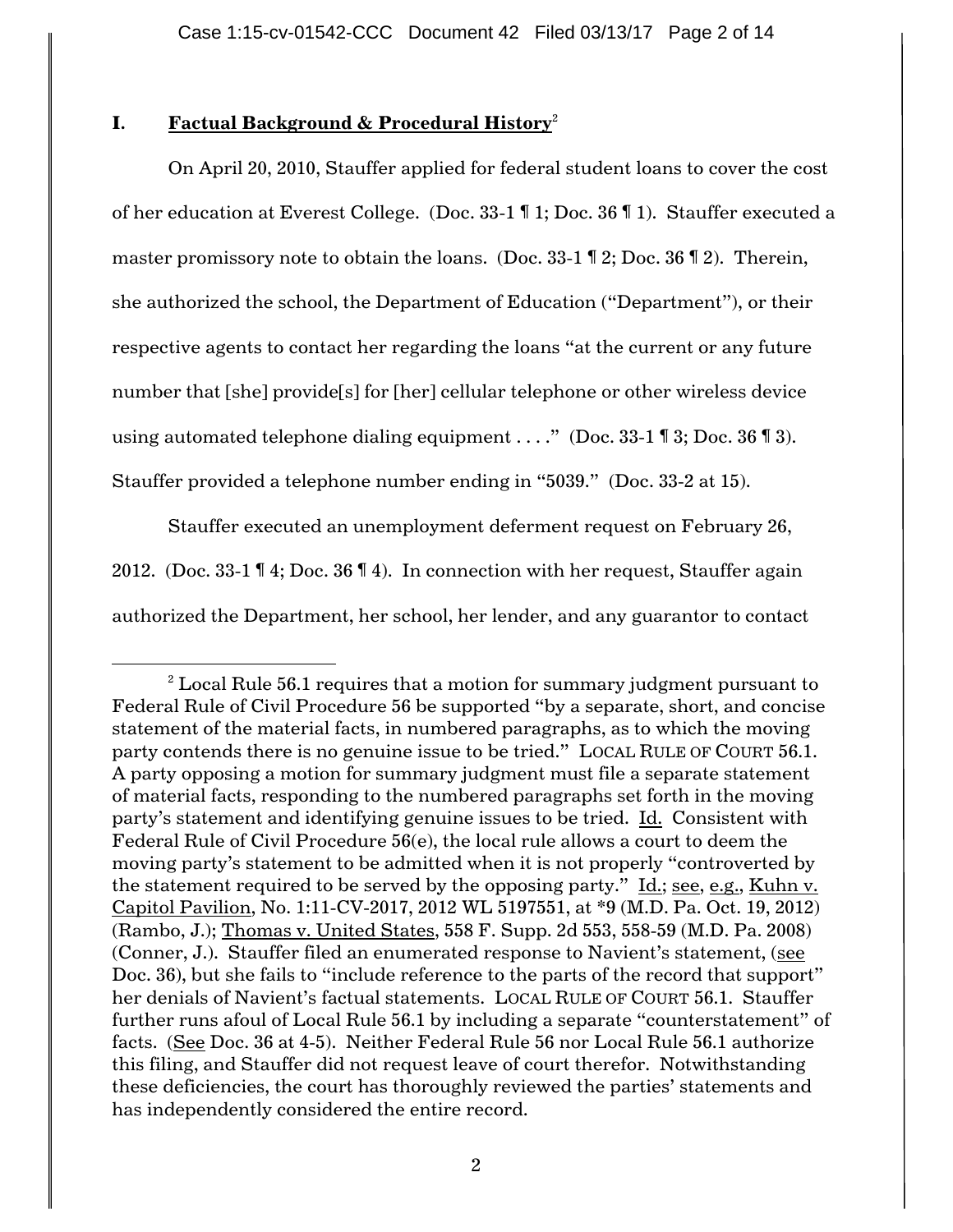her about the loans. (Doc. 33-1 ¶ 5; Doc. 36 ¶ 5). Like the 2010 note, the deferment request granted those parties permission to contact Stauffer at the telephone number listed on the request and "any future number" that she provides. (Doc. 33- 1 ¶ 5; Doc. 36 ¶ 5). Stauffer provided a telephone number ending in "1687" in connection with her request. (Doc. 33-2 at 24).

Stauffer thereafter sought additional federal student loans to enroll in courses at Ashford University. (Doc. 33-1 ¶ 6; Doc. 36 ¶ 6). Stauffer executed a second master promissory note on January 10, 2014 to obtain the new loans. (See Doc. 33-1 ¶ 7; Doc. 36 ¶ 7). Stauffer listed a third telephone number ending in "3005" in the 2014 note. (Doc. 33-1 ¶ 8; Doc. 36 ¶ 8). The 2014 note granted permission to the school, the Department, and their "agents and contractors" to contact Stauffer concerning her loans at the 3005 number or "any future number" she supplies. (Doc. 33-1 ¶ 9; Doc. 36 ¶ 9).

Navient has serviced both of Stauffer"s federal student loans pursuant to a contract with the Department of Education since May 2013. (Doc. 33-1 ¶ 11; Doc. 36 ¶ 11). Navient services loans at the account level rather than by individual loan. (See Doc. 33-1 ¶ 12; Doc. 36 ¶ 12). It uses any telephone number provided by the debtor as a contact number for all loans on the debtor's account. (Doc. 33-1 12; see Doc. 36 ¶ 12).

Navient first called the 3005 number on February 14, 2014. (Doc. 33-1 ¶ 19; Doc. 36 ¶ 19). During this call, Stauffer requested a student loan deferment. (Doc. 33-1 ¶ 26; Doc. 36 ¶ 26). Thereafter, Navient did not call the 3005 number again for more than one year. (See Doc. 33-1 ¶ 20; Doc. 36 ¶ 20). Beginning in February 2015,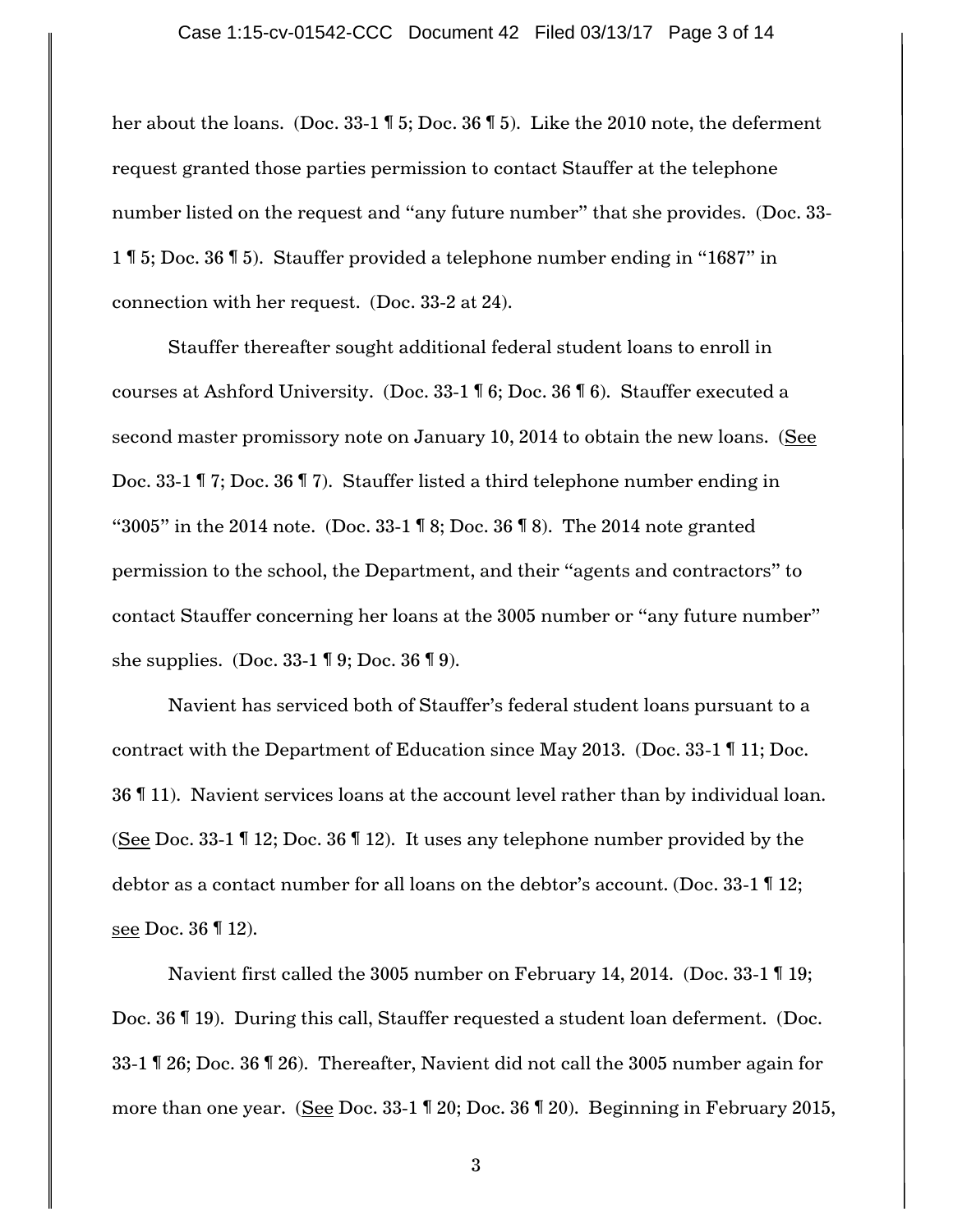Navient attempted to contact Stauffer concerning past-due payments for the 2010 Everest loans. (Doc. 33-1 ¶ 25; Doc. 36 ¶ 25). Between February 19, 2015 and May 26, 2015, Navient called the 3005 number 81 times. (Doc. 33-1 ¶ 22; Doc. 36 ¶ 22). Stauffer answered only one of the 81 calls: on May 26, 2015, she spoke with a Navient representative and advised that Navient had dialed an incorrect number. (Doc. 33-1 ¶ 26; Doc. 36 ¶ 26). Stauffer did not tell Navient to stop calling the 3005 number. 3 (Doc. 33 ¶¶ 28-32; Doc. 36 ¶¶ 28-32). Nonetheless, Navient did not call the 3005 number after May 26, 2015. (See Doc. 33-2 at 68-70).

Stauffer commenced the instant action with the filing of a complaint (Doc. 1) on August 7, 2015. She filed an amended complaint (Doc. 31) on May 27, 2016. Therein, Stauffer asserts a single statutory claim, to wit: that Navient knowingly violated the Telephone Consumer Protection Act. (Id. ¶¶ 26-33). Stauffer contends that she did not consent to calls at the 3005 number concerning the loans issued in 2010. (See id.) Navient filed the pending motion for summary judgment on July 29, 2016. (Doc. 33). The motion is fully briefed and ripe for disposition.

 $\overline{\phantom{a}}$ 

 $3$  In her amended complaint, Stauffer alleges that she spoke to a Navient representative in January 2015 and revoked consent for future calls to her wireless number. (Doc. 31 ¶¶ 20-21). Stauffer now concedes that she never revoked consent to call the 3005 number. (See Doc. 33-1 ¶¶ 17-18, 31-32; Doc. 36 ¶¶ 17-18, 31-32). Nor does she defend her revocation claim in response to Navient"s Rule 56 papers. The court deems Stauffer"s revocation argument to be withdrawn. See Brice v. City of York, 528 F. Supp. 2d 504, 516 n.19 (M.D. Pa. 2007) (citing D'Angio v. Borough of Nescopeck, 34 F. Supp. 2d 256, 265 (M. D. Pa. 1999)); Brown v. Pa. State Dep"t of Health, 514 F. Supp. 2d 675, 678 n.7 (M.D. Pa. 2007) (same).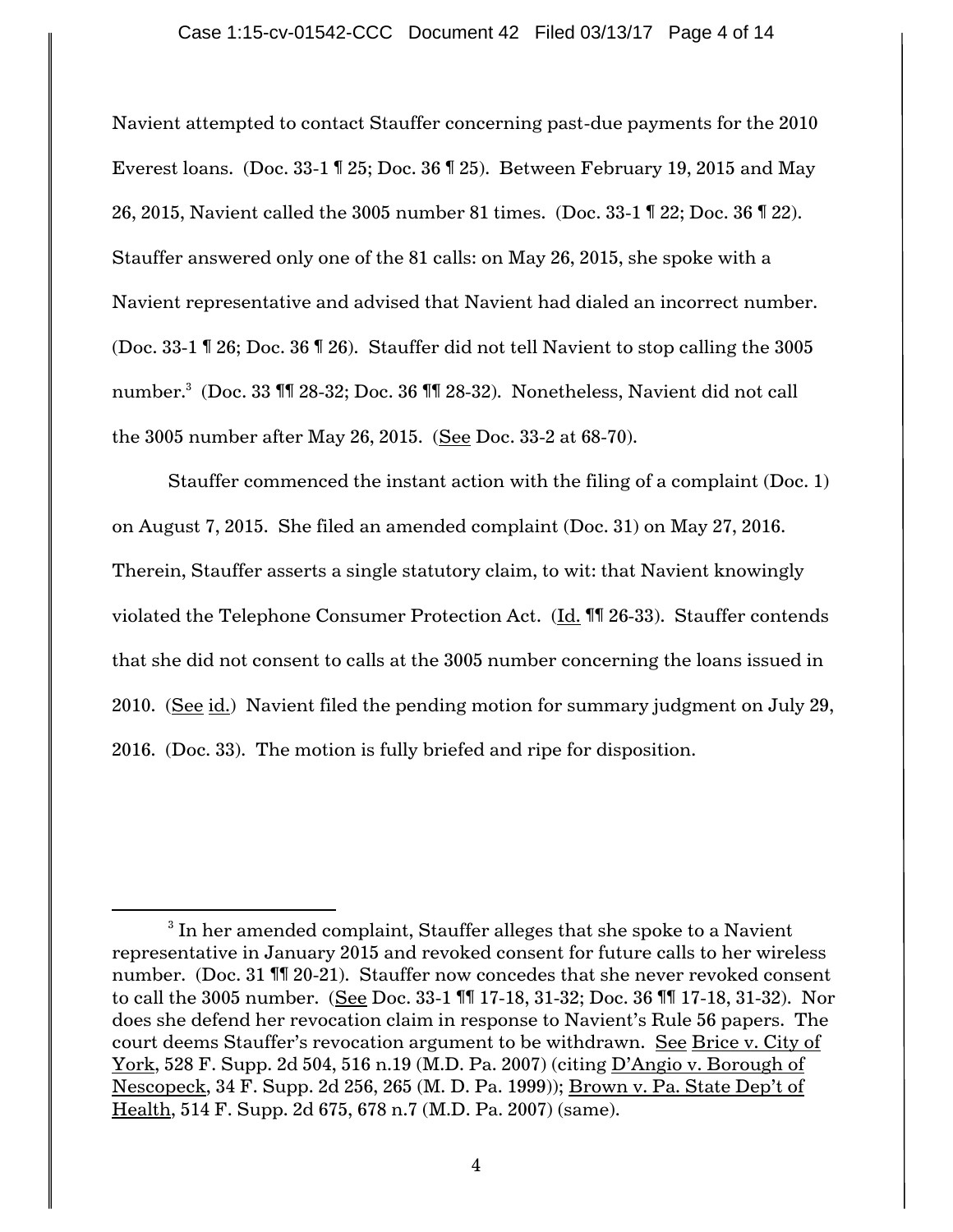## **II. Legal Standard**

Through summary adjudication, the court may dispose of those claims that do not present a "genuine dispute as to any material fact" and for which a jury trial would be an empty and unnecessary formality. FED. R. CIV. P. 56(a). The burden of proof tasks the non-moving party to come forth with "affirmative evidence, beyond the allegations of the pleadings," in support of its right to relief. Pappas v. City of Lebanon, 331 F. Supp. 2d 311, 315 (M.D. Pa. 2004); see also Celotex Corp. v. Catrett, 477 U.S. 317, 322-23 (1986). This evidence must be adequate, as a matter of law, to sustain a judgment in favor of the non-moving party on the claims. Anderson v. Liberty Lobby, Inc., 477 U.S. 242, 250-57 (1986); Matsushita Elec. Indus. Co. v. Zenith Radio Corp., 475 U.S. 574, 587-89 (1986). Only if this threshold is met may the cause of action proceed. See Pappas, 331 F. Supp. 2d at 315.

### **III. Discussion**

Congress enacted the Telephone Consumer Protection Act in 1991 with the principal purpose of protecting consumers from "intrusive and unwanted calls." Gager v. Dell Fin. Servs., LLC, 727 F.3d 265, 268 (3d Cir. 2013) (citing Mims v. Arrow Fins. Servs., LLC, 565 U.S. 368, 372-73 (2012)). Through the Act, Congress sought to harmonize individual privacy rights with the freedom of commercial speech. See Telephone Consumer Protection Act, Pub. L. No. 102-243, § 2(9), 105 Stat. 2394 (1991) (codified as amended at 47 U.S.C.  $\S$  227); see Leyse v. Bank of Am. Nat. Ass'n, 804 F.3d 316, 326 (3d Cir. 2015).

The Act proscribes four principal practices. See 47 U.S.C.  $\S 227(b)(1)$ . Pertinent *sub judice*, the Act forbids placement of "any call (other than a call made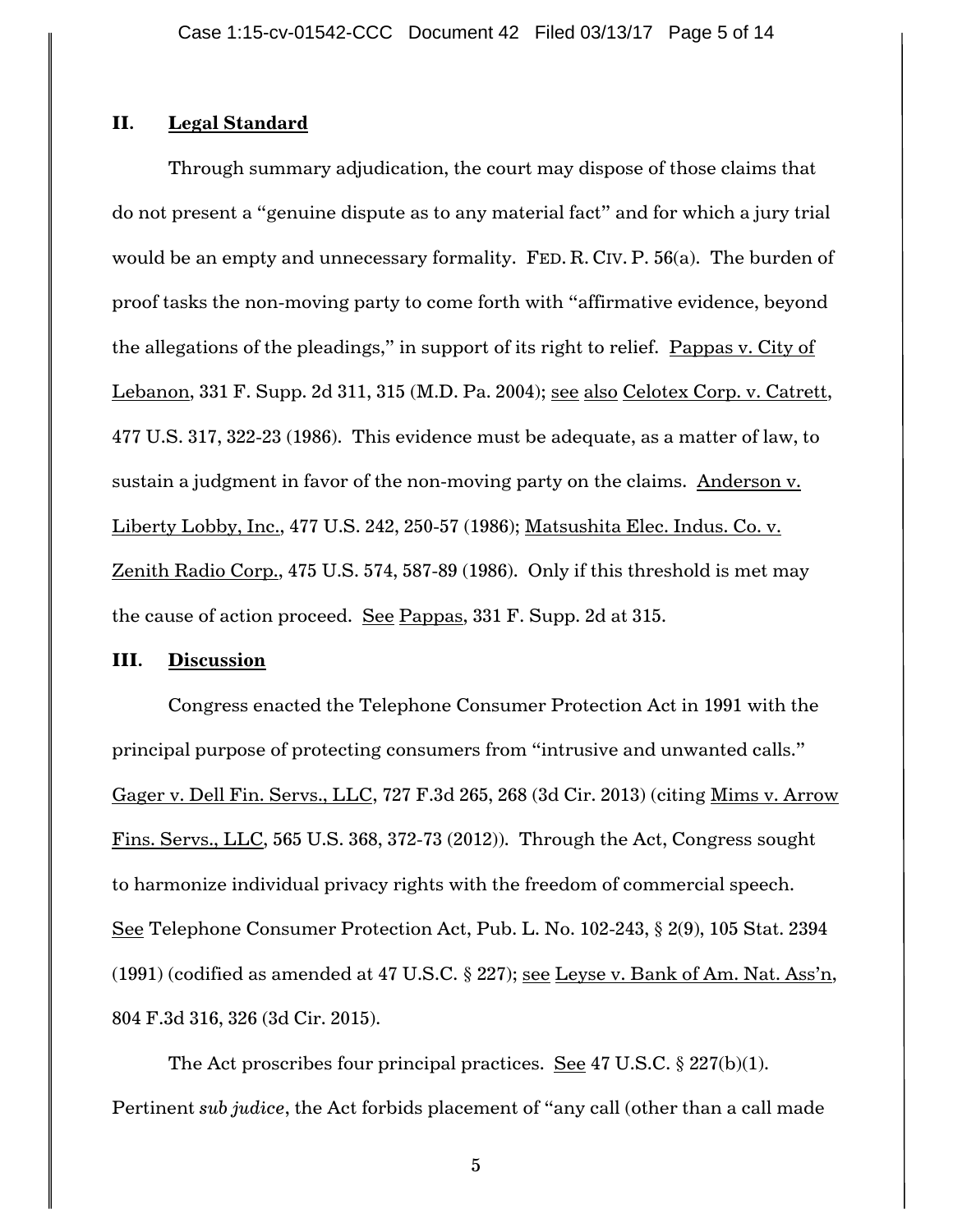for emergency purposes or made with the prior express consent of the called party) using any automatic telephone dialing system . . . to any telephone number assigned to a ... cellular telephone service." Id. § 227(b)(1)(A)(iii). The Act does not define "prior express consent." See id. However, Congress has empowered the Federal Communications Commission ("FCC" or "commission") to implement and enforce the Act, Gager, 727 F.3d at 268-69 (citing 47 U.S.C.  $\S$  227(b)(2)), and the FCC has propounded extensive guidance on the subject. District courts are bound by the FCC"s interpretive guidance. See Hartley Culp v. Green Tree Servicing, LLC, 52 F. Supp. 3d 700, 703 (M.D. Pa. 2014); see also Mais v. Gulf Coast Collection Bureau, Inc., 768 F.3d 1110, 1119-21 (11th Cir. 2014).

The FCC first explored prior express consent in a 1992 rulemaking. See In the Matter of Rules and Regulations Implementing the Telephone Consumer Protection Act of 1991, 7 FCC Rcd. 8752 (Oct. 16, 1992) ("1992 Ruling"). The FCC resolves therein that a business may lawfully place autodialed calls to "persons who knowingly release their phone numbers" thereto.  $\underline{\text{Id.}}$  at 8769. The commission holds that such persons have invited calls to the number given "absent instructions to the contrary." Id. The FCC highlights the Act's legislative history, which notes that "in such instances, "the called party has in essence requested the contact by providing the caller with their telephone number for use in normal business communications.""  $\underline{\text{Id.}}$  (quoting H.R. Rep. 102-317, at 13 (1991)). The 1992 Ruling distinguishes permissible contacts (made to a number "knowingly released") from the impermissible, providing as an example the "capturing" of a telephone number from caller ID. Id. The commission reasons that, in the latter circumstance, "the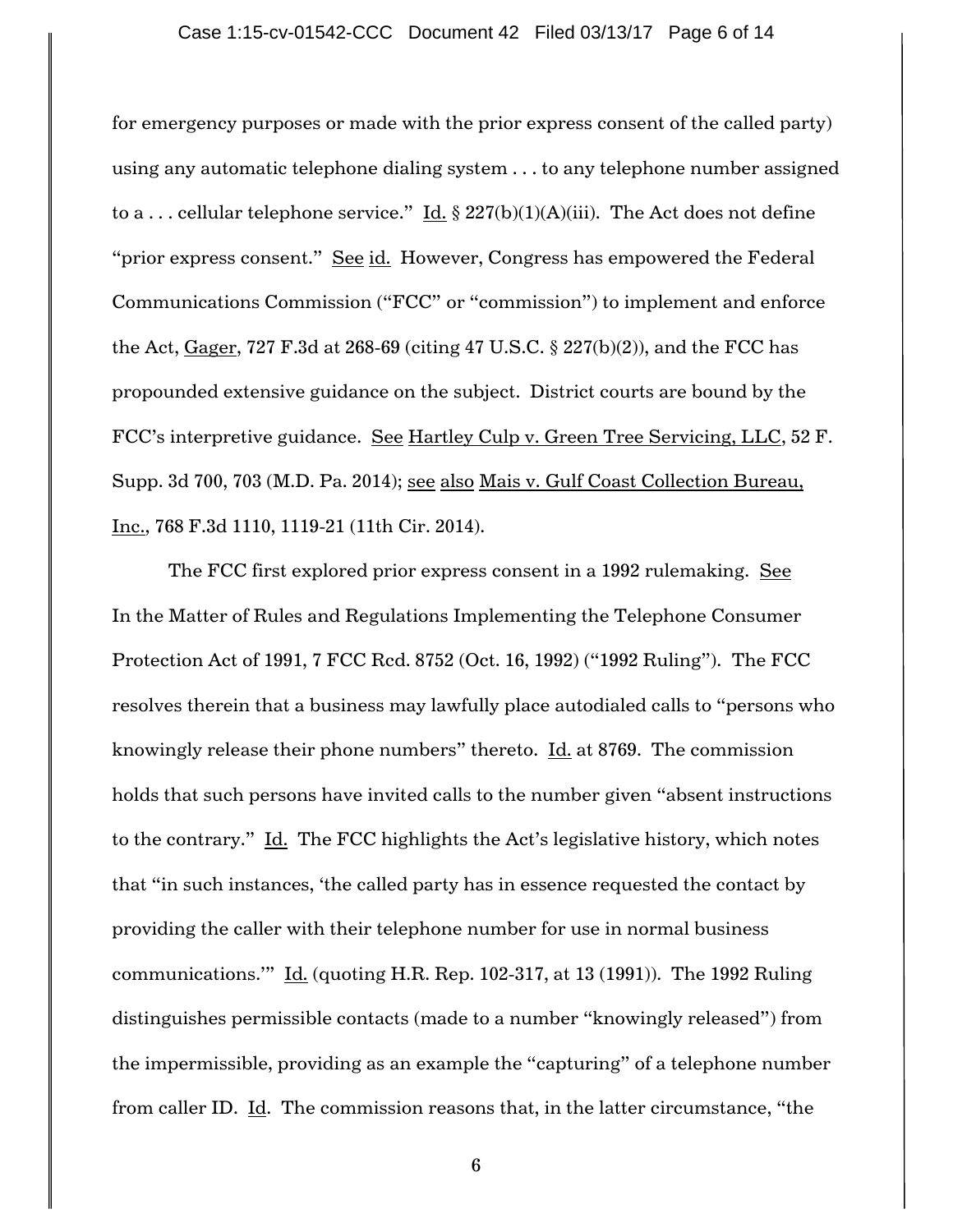caller cannot be considered to have given an invitation or permission" to be called. <u>Id.</u>

The FCC operated under the 1992 Ruling for more than ten years until the commission"s next substantial rulemaking in 2003. See In the Matter of Rules and Regulations Implementing the Telephone Consumer Protection Act of 1991, 18 FCC Rcd. 14014 (July 3, 2003) ("2003 Ruling"). The cardinal purpose of the 2003 Ruling is to establish, in connection with the Federal Trade Commission, a national do-notcall registry. Id. at 14017. The bulk of the ruling is inapposite *sub judice*, but one key observation is relevant: in response to comments concerning the existence, nature, and frequency of telemarketing calls to wireless consumers in particular, the commission "affirm[s] that under the [Act], it is unlawful to make *any call* using an automatic telephone dialing system . . . to any wireless telephone number." Id. at 14114-15.

Thereafter, ACA International, an international credit and collections trade organization, sought elucidation of the 2003 Ruling. Specifically, ACA International requested clarification that the prohibition on "any call" to a wireless telephone number does not apply to "creditors and collectors . . . calling wireless telephone numbers to recover payments for goods and services received by consumers." See In the Matter of Rules and Regulations Implementing the Telephone Consumer Protection Act of 1991, 23 FCC Rcd. 559, 563 (Jan. 4, 2008) ("2008 Ruling"). In a 2008 Ruling, the FCC confirmed that the Act does indeed permit such calls. Id. at 564-55.

The commission's 2008 Ruling emphasizes that, although the Act generally prohibits autodialed calls to wireless telephones, calls made to a wireless number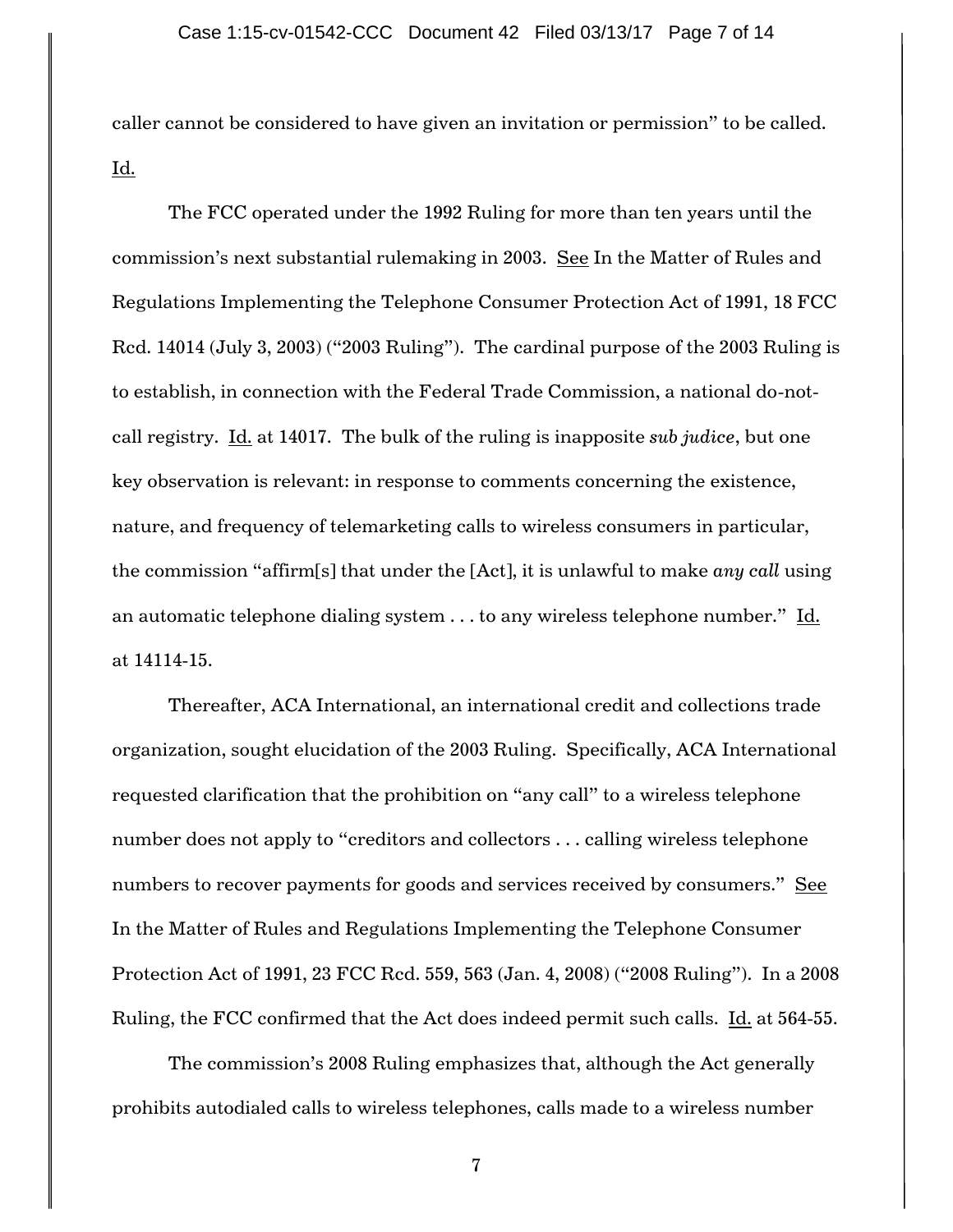"provided by the called party in connection with an existing debt are made with the 'prior express consent' of the called party."  $\underline{\text{Id.}}$  at 559, 564. The FCC again channels legislative intent, concluding that Congress did not mean to circumscribe "normal business communications" made to numbers provided by the party called. Id. (quoting H.R. Rep. 102-317, at 17). Reiterating the "knowing[] release" principles of its 1992 Ruling, the commission observes that "provision of a cell phone number to a creditor . . . reasonably evidences prior express consent" to be contacted at that number anent the debt. Id. (quoting 1992 Ruling, 7 FCC Rcd. at 8769). The FCC emphasizes that consent will be "deemed to be granted only if the wireless number was provided by the consumer to the creditor, and that such number was provided during the transaction that resulted in the debt owed." Id. at 564-65. In closing, the commission places the burden on the creditor to prove prior express consent. Id. at 565.<sup>4</sup>

We examine the Rule 56 record through the prism of these interpretive rulings. Viewed in the light most favorable to Stauffer, the undisputed evidence establishes that Stauffer provided three separate telephone numbers to her creditor (the Department of Education) on three occasions. In her 2010 federal student loan

 $\overline{\phantom{a}}$ 

 $^4$  In two subsequent rulings, the FCC confirmed that Congress did not intend the Act to limit "normal business communications." See In the Matter of Rules and Regulations Implementing the Telephone Consumer Protection Act of 1991, 30 FCC Rcd. 7961, 8002 (July 10, 2015) (exploring the phrase "called party"); In the Matter of GroupMe, Inc./Skype Communications S.A.R.L. Petition for Expedited Declaratory Ruling, 29 FCC Rcd. 3442, 3444-45 (Mar. 27, 2014) (exploring intermediary consent in informational text message context). The rulings reaffirm congressional intent generally, but neither speaks in detail to consent in the debt collection context. Thus, we acknowledge the rulings as tangential support for our analysis but do not visit them in depth herein.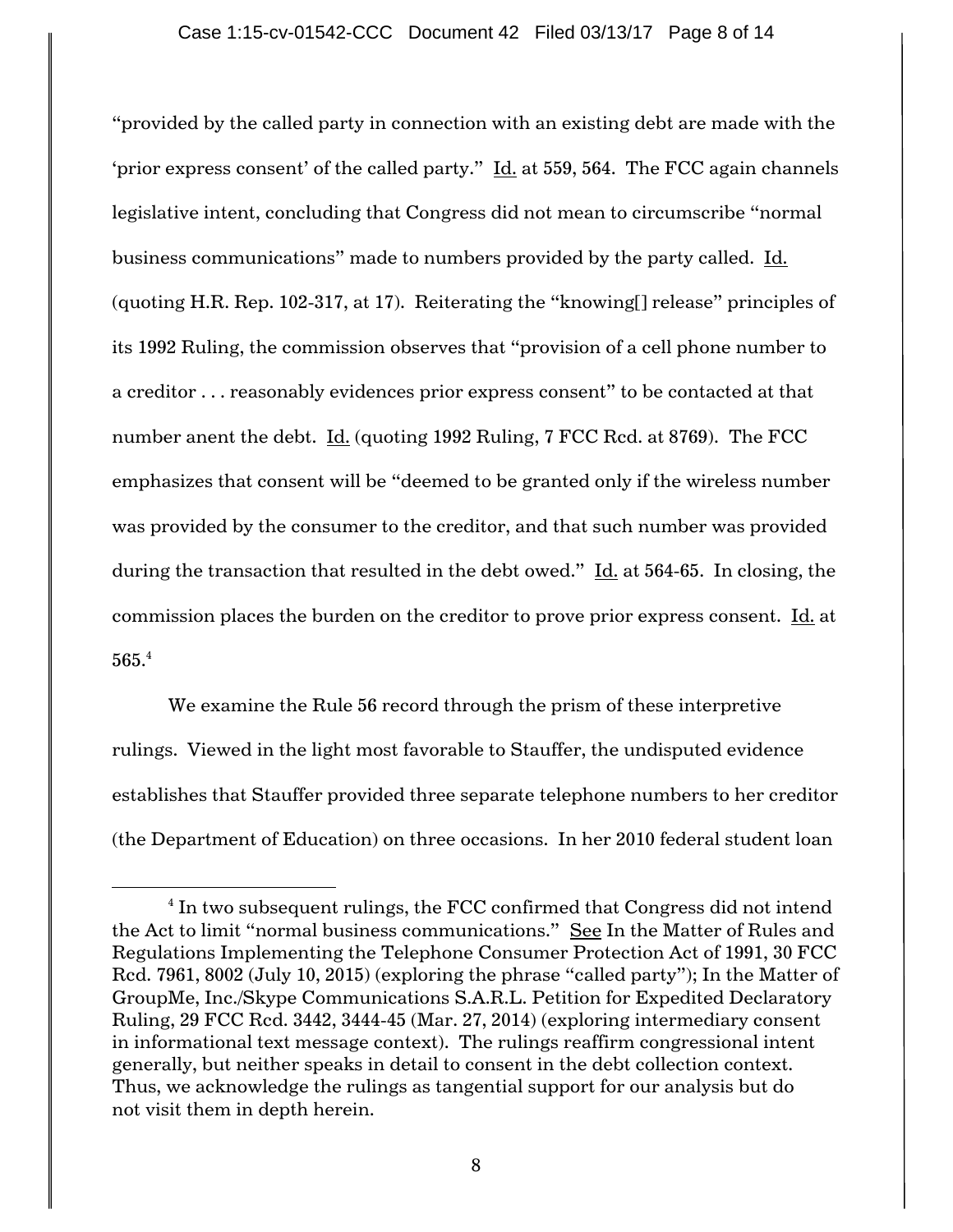### Case 1:15-cv-01542-CCC Document 42 Filed 03/13/17 Page 9 of 14

application, Stauffer supplied a "5039" number, authorizing the Department and its agents to contact her at that number or "any future number that [she] provide[s]." (Doc. 33-1 ¶ 3; Doc. 33-2 at 15; Doc. 36 ¶ 3). In a 2012 deferment request, she gave a "1687" number and again authorized the Department and its agents to contact her at that number "or any future number." (Doc. 33-1 ¶ 5; Doc. 33-2 at 24; Doc. 36 ¶ 5). And in a second application for federal student loans in 2014, Stauffer provided a "3005" number and reiterated that the Department and its agents may call her at that number or any number subsequently provided. (Doc. 33-1 ¶¶ 8-9; Doc. 36 ¶¶ 8- 9). Stauffer does not dispute that Navient is the Department's agent for purposes of servicing her student loans. (Doc. 33-1 ¶¶ 10-12; Doc. 36 ¶¶ 10-12).

Our resulting inquiry is narrow. We must determine whether Navient, a federal student loan servicer, may contact a debtor concerning one set of student loans at a telephone number provided to it in connection with a second and laterissued set of loans. This question is one of first impression in the Third Circuit Court of Appeals, but we are not without guidance in our analysis. FCC rulings summarized *infra*, together with persuasive decisional law and legislative intent, all inform the court's ultimate judgment.

Stauffer suggests that our inquiry begins and ends with the 2008 Ruling. According to Stauffer, consent attaches not to the creditor-debtor relationship but to the individual transaction. (See Doc. 37 at 3-5). Stauffer relies exclusively on the FCC"s statement that consent is granted only when a wireless number is provided to the creditor "during the transaction that resulted in the debt owed." (Id. (quoting 2008 Ruling, 23 FCC Rcd. at 564-65)). She asseverates that the 2010 and 2014 loans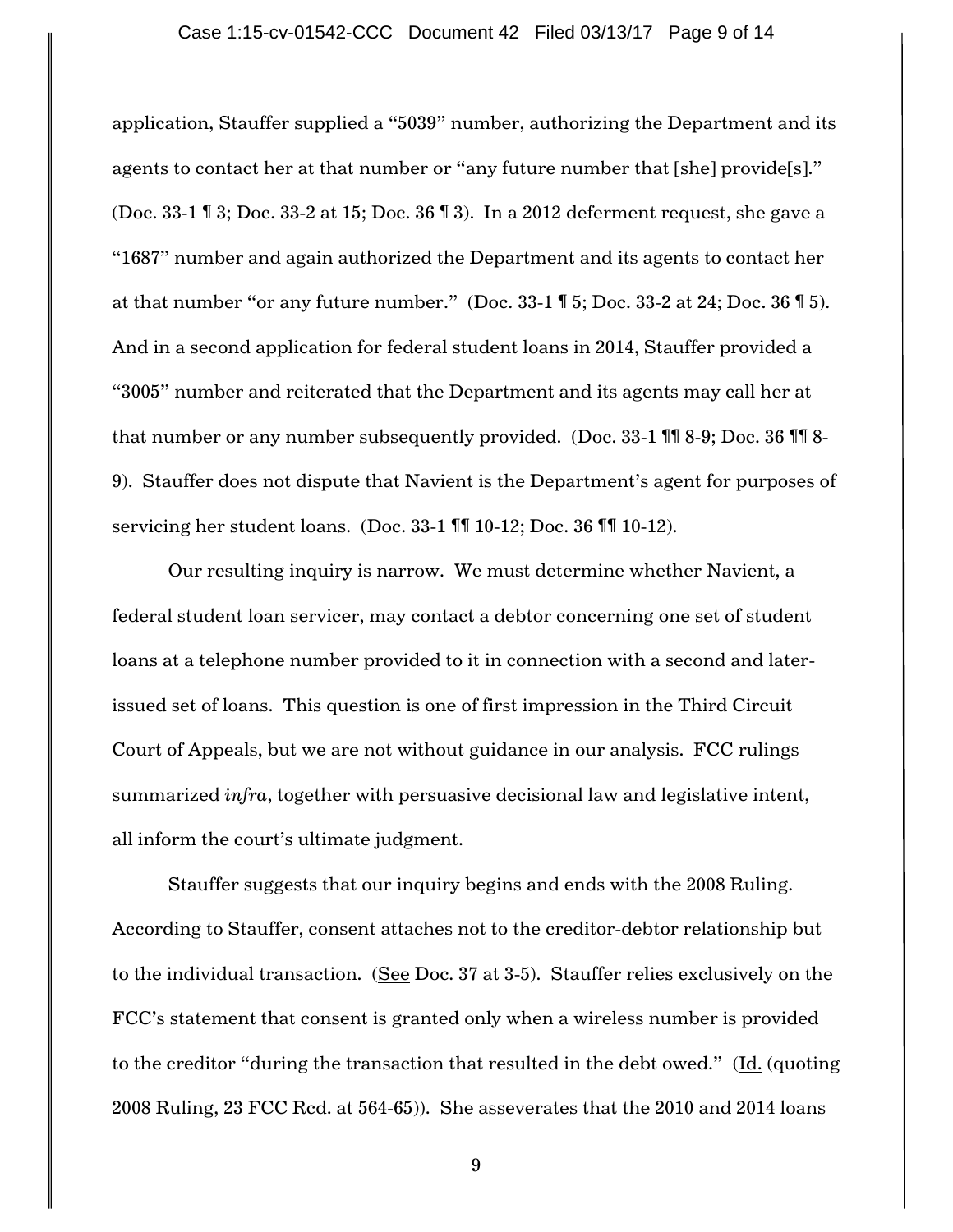#### Case 1:15-cv-01542-CCC Document 42 Filed 03/13/17 Page 10 of 14

"were two separate transactions, regarding two separate schools." (Id. at 5). It follows, according to Stauffer, that the Department and its loan servicer could not contact her at the 3005 number concerning the 2010 loans because that number was not provided during the 2010 transaction. (Id.)

As a threshold matter, we reject Stauffer"s attempt to cast the 2010 and 2014 loan applications as independent transactions. (See Doc. 37 at 5). Stauffer stresses that the loans concern "two separate schools" and were executed "four years apart." (Id.) But the loans are serviced in *the same account* for *the same creditor* (the Department of Education) and *the same debtor* (Stauffer). (Doc. 33-1 ¶¶ 11-12; Doc. 36 ¶¶ 11-12; see also Doc. 33-2 at 15, 26). That the loans were disbursed to two separate schools is of no moment. According to Stauffer, however, the nature of this established creditor-debtor relationship cannot transcend the transactional limitation on consent ostensibly established by the 2008 Ruling.

To adopt Stauffer"s limiting construction of the 2008 Ruling would be to reject nearly twenty-five years of FCC guidance. The 1992 Ruling explicitly defines consent as the "knowing[] release" of a telephone number by a consumer for use in "normal business communications." 1992 Ruling, 7 FCC Rcd. at 8769. The FCC made clear that the *manner* in which the business obtains a telephone number *matters*: calls to numbers "knowingly released" are permissible; calls to numbers otherwise obtained are not. See id. Thus, the central question has always been whether the caller can be considered to have given an invitation to or permission for the call. See id. The 2008 Ruling does not profess to overturn or modify this standard. *Per contra*, the FCC doubles down on the 1992 Ruling, reiterating its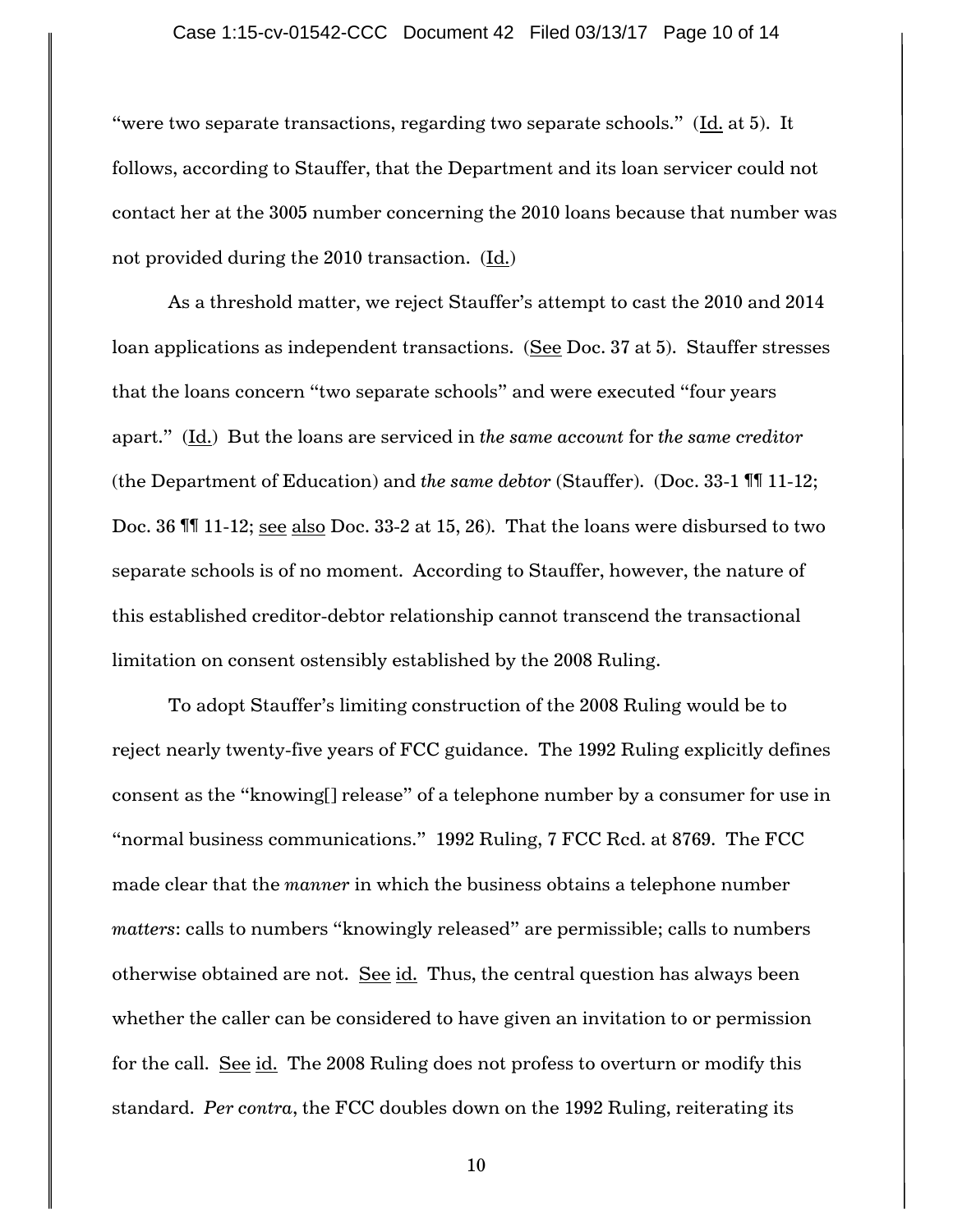"knowing[] release" rule and reciting the legislative support for same. See 2008 Ruling, 23 FCC Rcd. at 564 (quoting 1992 Ruling, 23 FCC Rcd. at 8769, H.R. Rep. 102-317, at 17)).

Stauffer"s interpretation of the 2008 Ruling also divorces it from context. The 2008 Ruling issued in response to a petition seeking confirmation that the FCC did not intend its 2003 Ruling to proscribe ordinary creditor-debtor communications. See 2008 Ruling, 23 FCC Rcd. at 563. The FCC confirmed that the 2003 Ruling *did not* so limit contact between creditors and debtors: "In this ruling, we clarify that autodialed . . . calls to wireless numbers that are provided by the called party to a creditor in connection with an existing debt are permissible as calls made with the "prior express consent" of the called party."  $\underline{\text{Id.}}$  at 559, 564. The 2008 Ruling was not intended to obstruct established creditor-debtor relationships. Instead, the ruling affirms the unremarkable principle that a creditor may call a debtor at a wireless number provided by the debtor in the course of their business relationship. See id.; see also 1992 Ruling, 7 FCC Rcd. at 8769.

Read together, the 1992 and 2008 Rulings establish that context controls when measuring consumer consent. That is, the manner in which a number is obtained—within or beyond the scope of the creditor-debtor relationship—is key. The Sixth Circuit Court of Appeals described the impact of the 2008 Ruling on the commission"s established consent principles thusly: "[The] language [of the ruling] does not change the general definition of express consent; it instead emphasizes that creditors can call debtors only to recover payment for obligations owed, *not on any topic whatsoever*." Hill v. Homeward Residential, Inc., 799 F.3d 544, 551-52 (6th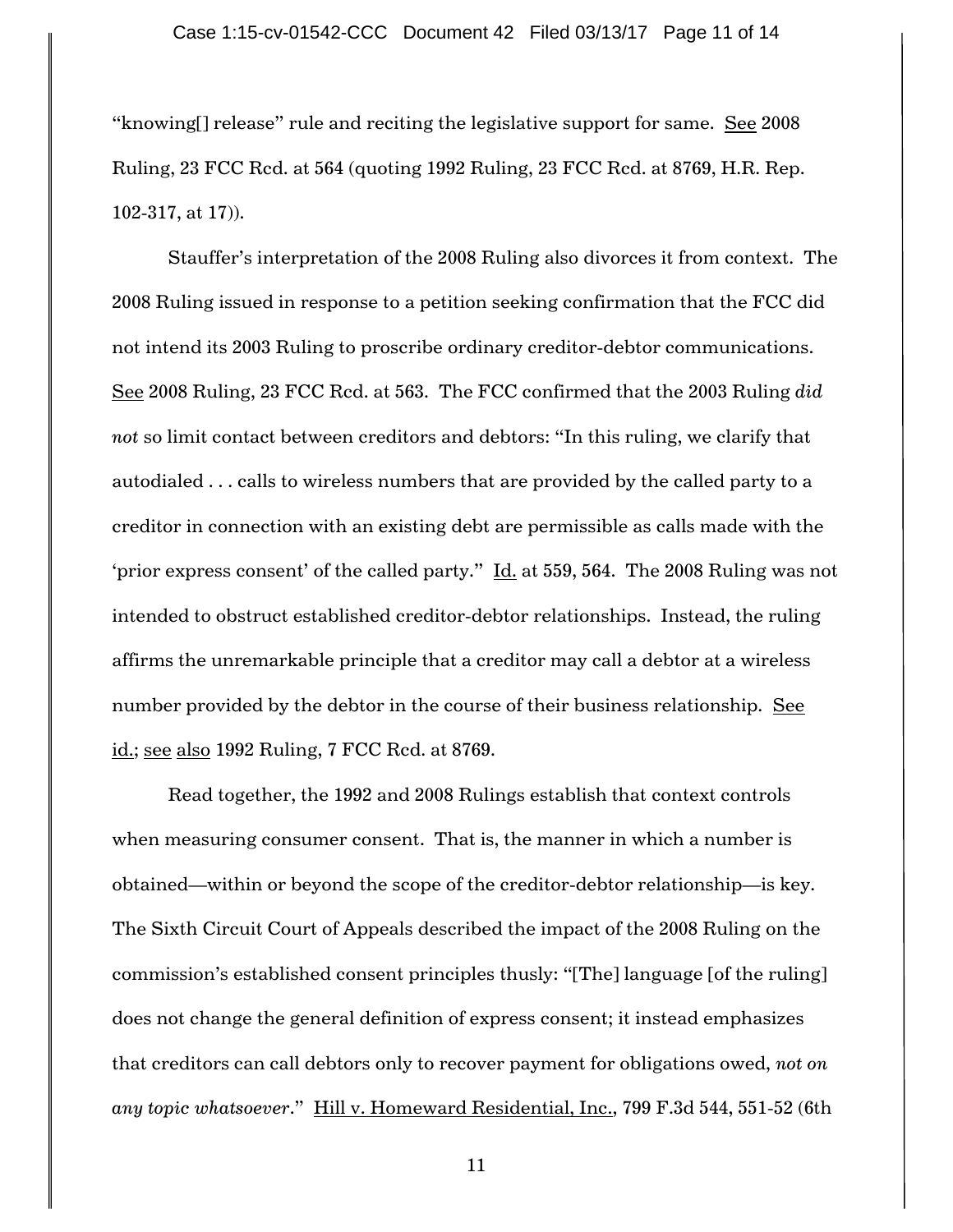Cir. 2015) (emphasis added) (citations and internal quotation marks omitted). In other words, debtors who knowingly provide a telephone number in connection with the creditor-debtor relationship have consented to be called. See id. at 552.

Courts regularly reject debtors" attempts to wield the 2008 Ruling as a shield from calls otherwise consented to. $^{\rm 5}$  Indeed, one district court jettisoned the very argument advanced by Stauffer *sub judice*. See Jones v. Stellar Recovery, Inc., No. 14-CV-21056, 2015 WL 2088793 (S.D. Fla. Feb. 20, 2015). The plaintiff in Jones opened an account with Comcast in 2012 and provided a wireless telephone number and consent to call concerning that account.  $\underline{Id}$  at \*1. After moving in 2013, Jones closed the first account and opened a second account that later became delinquent. Id. Comcast called Jones to discuss the second account's delinquency at the number given for the *first* account, and Jones filed suit under the Telephone Consumer Protection Act. Id. Like Stauffer, Jones argued that use of definite articles in the 2008 Ruling—"during *the* transaction that resulted in *the* debt" means that consent given in connection with the first account is limited to that account alone. See id. at \*3.

 $\overline{a}$ 

 $5$  For example, courts have held that the FCC's reference to consent "provided *by the consumer to the creditor*" does not restrict a creditor from later turning a telephone number over to a debt collector for debt-related calls. See Mais v. Gulf Coast Collection Bureau, Inc., 768 F.3d 1110, 1122-23 (11th Cir. 2014); Daubert v. NRA Group, LLC, 189 F. Supp. 3d 442, 464-65 (M.D. Pa. 2016) (citations omitted); Hartley-Culp v. Green Tree Servicing, LLC, 52 F. Supp. 3d 700, 702-03 (M.D. Pa. 2014) (same). Nor does the ruling limit consent to that given at the time a debt originates. As the Sixth Circuit has observed: "While debtors may "typically" give their cellphone number "as part of a credit application" at the beginning of the debtor-creditor relationship, it doesn"t *have* to be that way." Hill, 799 F.3d at 552 (citing Mais, 768 F.3d at 1122).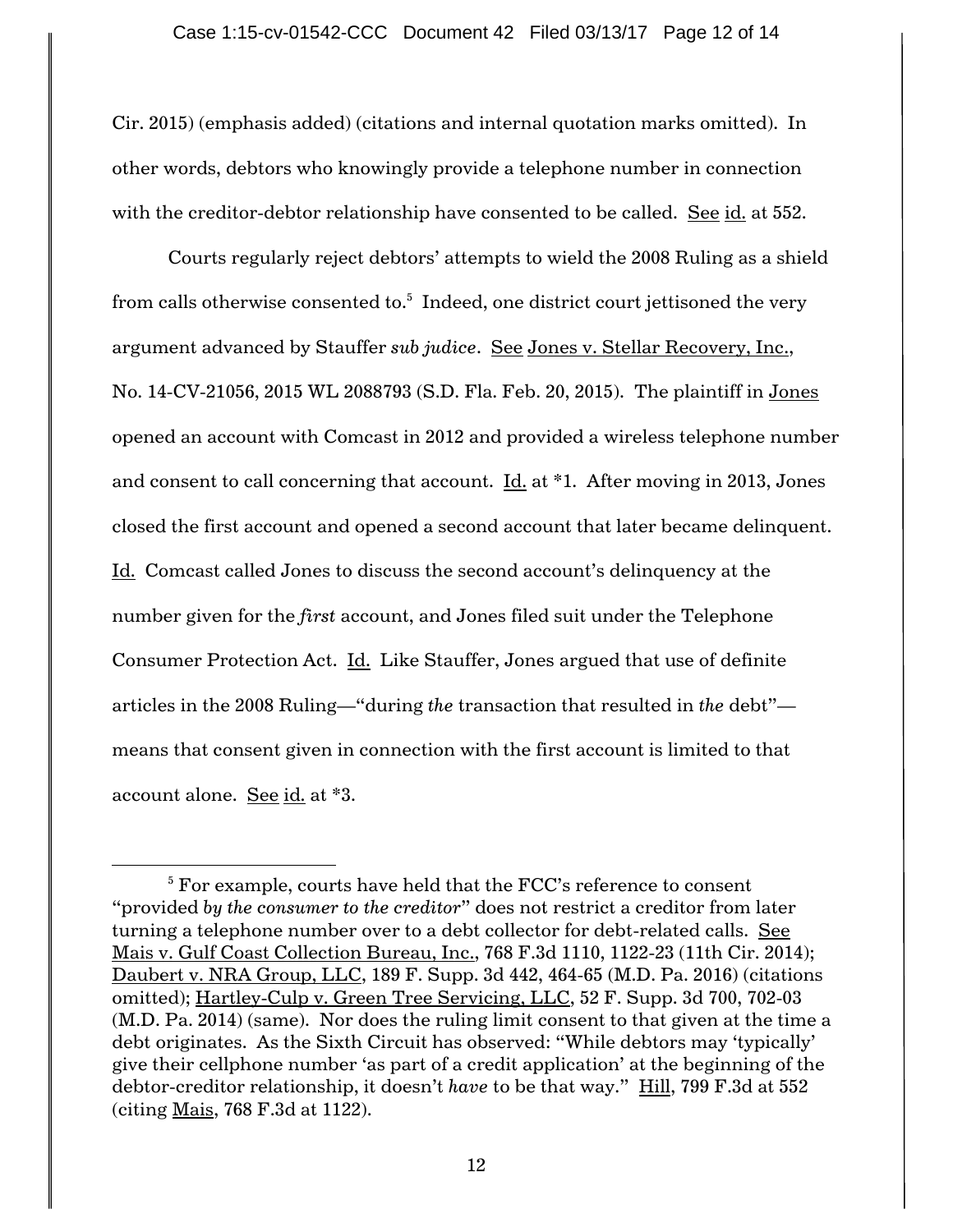The Jones court disagreed, resolving that the 2008 Ruling simply did not contemplate the unique facts before the court, "where a plaintiff gave his number when opening one account with a creditor, but then received debt-collection calls regarding a second account *with the same creditor*." Id. (emphasis added). Indeed, the 2008 Ruling's rationale undergirds the court's ruling. In particular, the Jones court was persuaded by the FCC"s reiteration that express consent exists when debtors knowingly provide wireless telephone numbers to creditors for purposes of "normal business communications." Id. at \*3-4. The court concluded that "normal business communications" would "logically include" calls from Comcast concerning either of Jones' accounts. Id. at \*4. Accordingly, the court found that Jones had expressly consented to debt-related contact from Comcast. Id. at \*4-5.

The *ratio decidendi* of the Jones decision aligns with our analysis herein. Consistent with FCC rulings, we hold that a debtor consents to debt-related calls from her creditor when she "knowingly releases" her wireless number thereto. See 2008 Ruling at 564; 1992 Ruling at 8769. We thus consider whether Stauffer knowingly released the 3005 number to Navient and assented to debt-related communications therefrom.

The Rule 56 record answers this inquiry in the affirmative. When Stauffer executed the 2010 promissory note, she knowingly released her then-current telephone number to the Department and its agents and authorized them to call her at "any future number" that she may provide to them. (Doc. 33-1 ¶ 3; Doc. 33-2 at 15; Doc. 36 ¶ 3). Stauffer then provided a future number to the Department—the